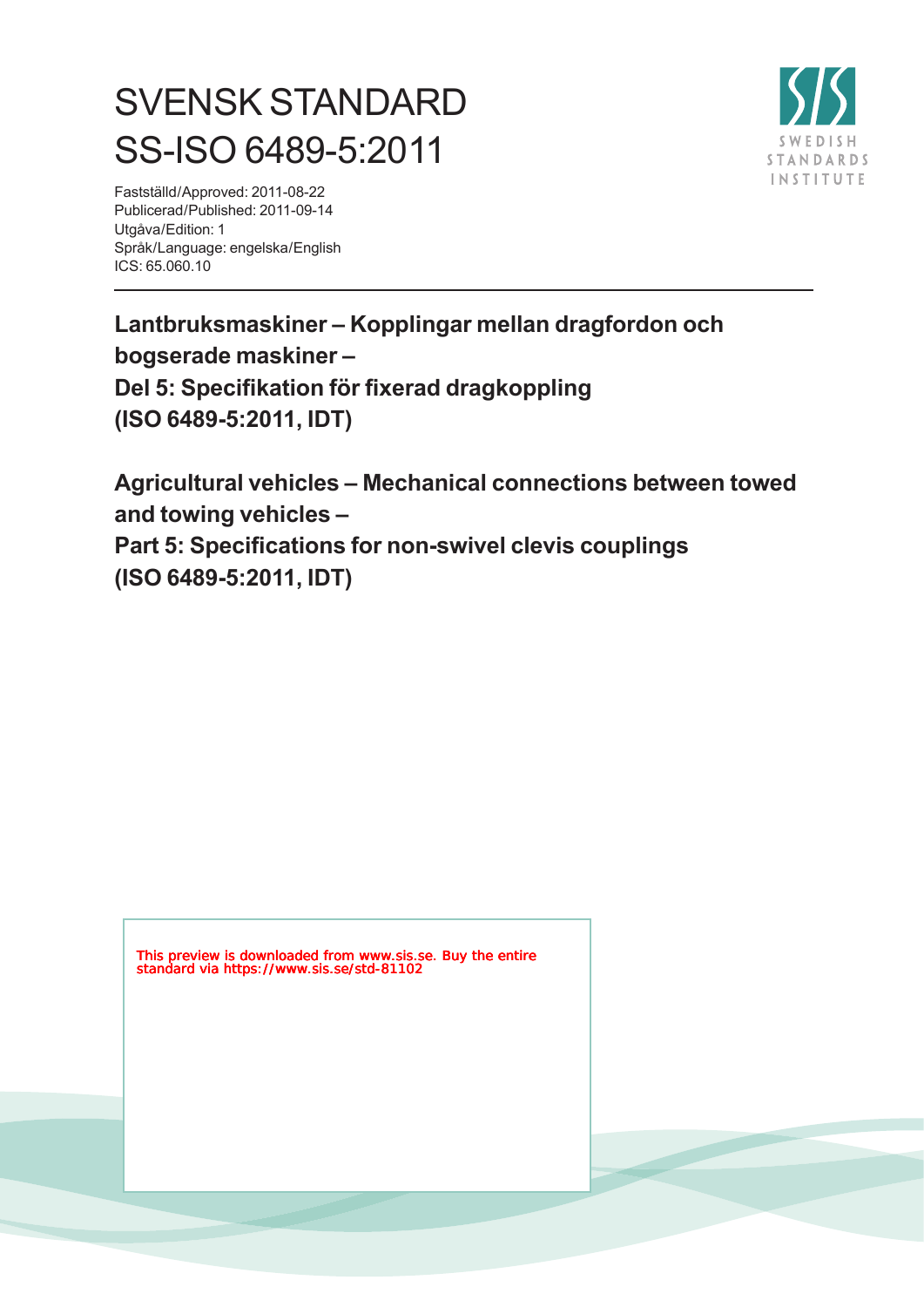## Standarder får världen att fungera

*SIS (Swedish Standards Institute) är en fristående ideell förening med medlemmar från både privat och offentlig sektor. Vi är en del av det europeiska och globala nätverk som utarbetar internationella standarder. Standarder är dokumenterad kunskap utvecklad av framstående aktörer inom industri, näringsliv och samhälle och befrämjar handel över gränser, bidrar till att processer och produkter blir säkrare samt effektiviserar din verksamhet.* 

#### **Delta och påverka**

Som medlem i SIS har du möjlighet att påverka framtida standarder inom ditt område på nationell, europeisk och global nivå. Du får samtidigt tillgång till tidig information om utvecklingen inom din bransch.

### **Ta del av det färdiga arbetet**

Vi erbjuder våra kunder allt som rör standarder och deras tillämpning. Hos oss kan du köpa alla publikationer du behöver – allt från enskilda standarder, tekniska rapporter och standardpaket till handböcker och onlinetjänster. Genom vår webbtjänst e-nav får du tillgång till ett lättnavigerat bibliotek där alla standarder som är aktuella för ditt företag finns tillgängliga. Standarder och handböcker är källor till kunskap. Vi säljer dem.

### **Utveckla din kompetens och lyckas bättre i ditt arbete**

Hos SIS kan du gå öppna eller företagsinterna utbildningar kring innehåll och tillämpning av standarder. Genom vår närhet till den internationella utvecklingen och ISO får du rätt kunskap i rätt tid, direkt från källan. Med vår kunskap om standarders möjligheter hjälper vi våra kunder att skapa verklig nytta och lönsamhet i sina verksamheter.

**Vill du veta mer om SIS eller hur standarder kan effektivisera din verksamhet är du välkommen in på www.sis.se eller ta kontakt med oss på tel 08-555 523 00.**

## Standards make the world go round

*SIS (Swedish Standards Institute) is an independent non-profit organisation with members from both the private and public sectors. We are part of the European and global network that draws up international standards. Standards consist of documented knowledge developed by prominent actors within the industry, business world and society. They promote cross-border trade, they help to make processes and products safer and they streamline your organisation.*

### **Take part and have influence**

As a member of SIS you will have the possibility to participate in standardization activities on national, European and global level. The membership in SIS will give you the opportunity to influence future standards and gain access to early stage information about developments within your field.

#### **Get to know the finished work**

We offer our customers everything in connection with standards and their application. You can purchase all the publications you need from us - everything from individual standards, technical reports and standard packages through to manuals and online services. Our web service e-nav gives you access to an easy-to-navigate library where all standards that are relevant to your company are available. Standards and manuals are sources of knowledge. We sell them.

#### **Increase understanding and improve perception**

With SIS you can undergo either shared or in-house training in the content and application of standards. Thanks to our proximity to international development and ISO you receive the right knowledge at the right time, direct from the source. With our knowledge about the potential of standards, we assist our customers in creating tangible benefit and profitability in their organisations.

**If you want to know more about SIS, or how standards can streamline your organisation, please visit www.sis.se or contact us on phone +46 (0)8-555 523 00**



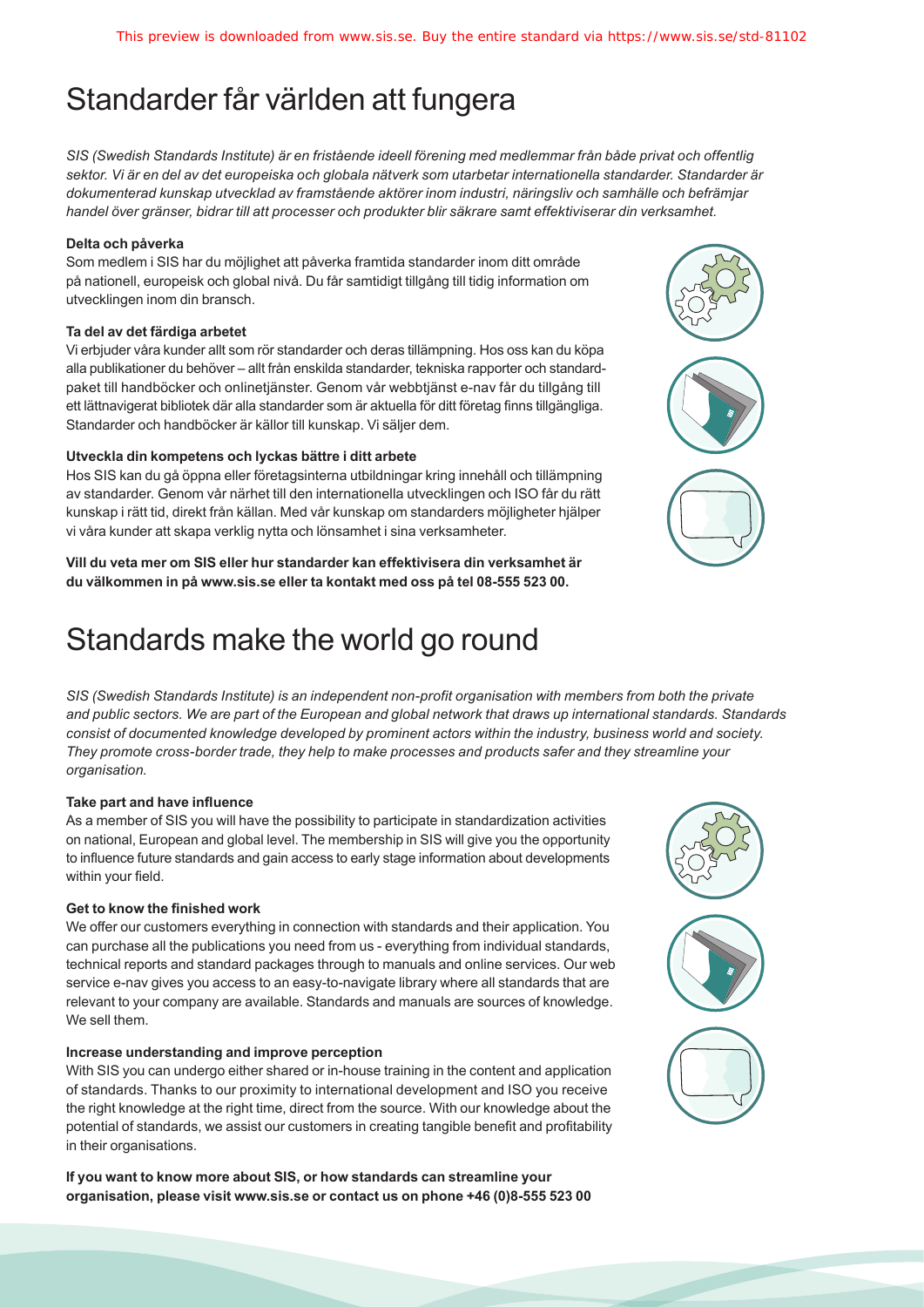Den internationella standarden ISO 6489-5:2011 gäller som svensk standard. Detta dokument innehåller den officiella engelska versionen av ISO 6489-5:2011.

The International Standard ISO 6489-5:2011 has the status of a Swedish Standard. This document contains the official version of ISO 6489-5:2011.

© Copyright/Upphovsrätten till denna produkt tillhör SIS, Swedish Standards Institute, Stockholm, Sverige. Användningen av denna produkt regleras av slutanvändarlicensen som återfinns i denna produkt, se standardens sista sidor.

© Copyright SIS, Swedish Standards Institute, Stockholm, Sweden. All rights reserved. The use of this product is governed by the end-user licence for this product. You will find the licence in the end of this document.

*Upplysningar om sakinnehållet i standarden lämnas av SIS, Swedish Standards Institute, telefon 08-555 520 00. Standarder kan beställas hos SIS Förlag AB som även lämnar allmänna upplysningar om svensk och utländsk standard.*

*Information about the content of the standard is available from the Swedish Standards Institute (SIS), telephone +46 8 555 520 00. Standards may be ordered from SIS Förlag AB, who can also provide general information about Swedish and foreign standards.*

Denna standard är framtagen av kommittén för Lantbruksmaskiner, SIS/TK 228.

Har du synpunkter på innehållet i den här standarden, vill du delta i ett kommande revideringsarbete eller vara med och ta fram andra standarder inom området? Gå in på www.sis.se - där hittar du mer information.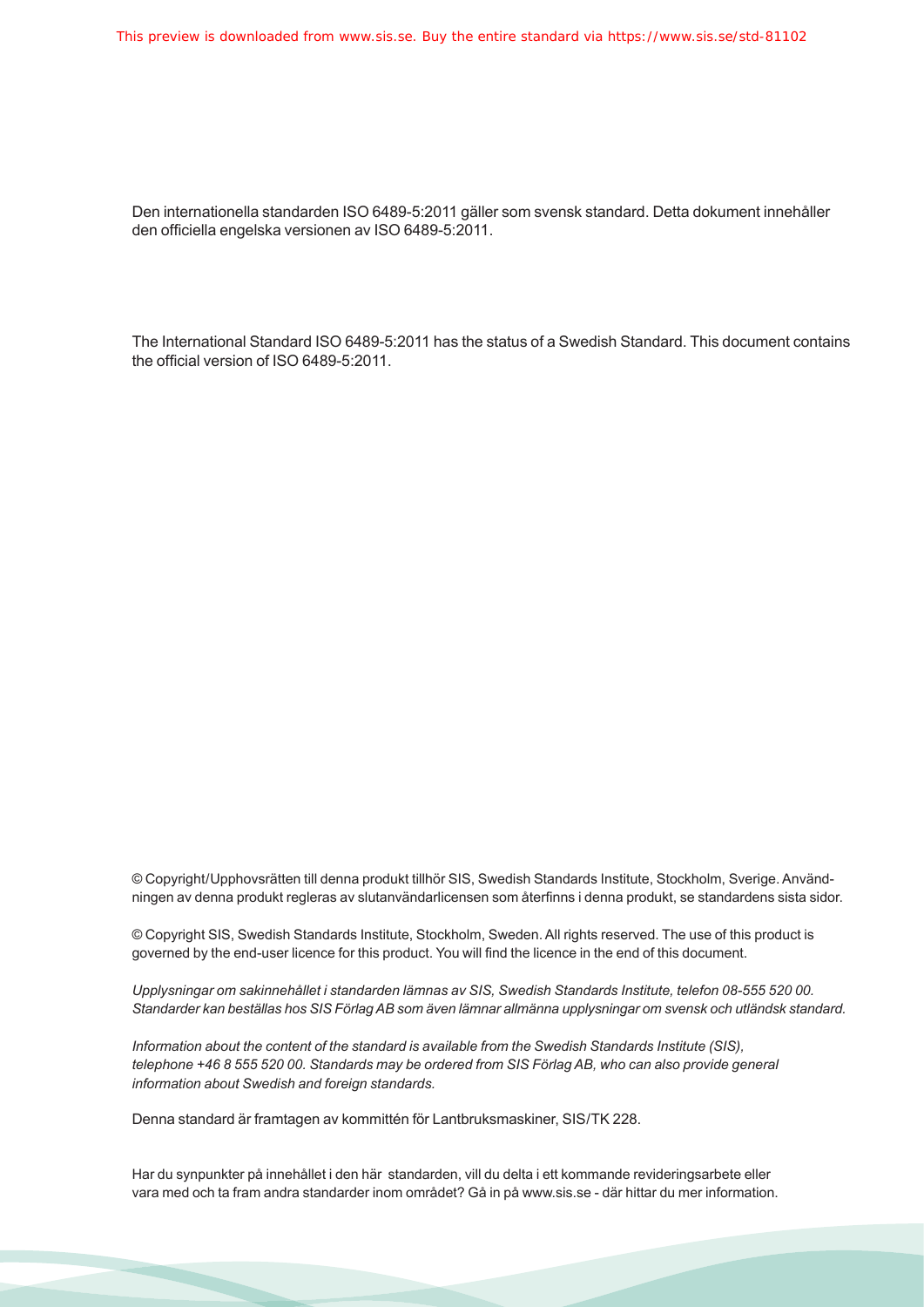This preview is downloaded from www.sis.se. Buy the entire standard via https://www.sis.se/std-81102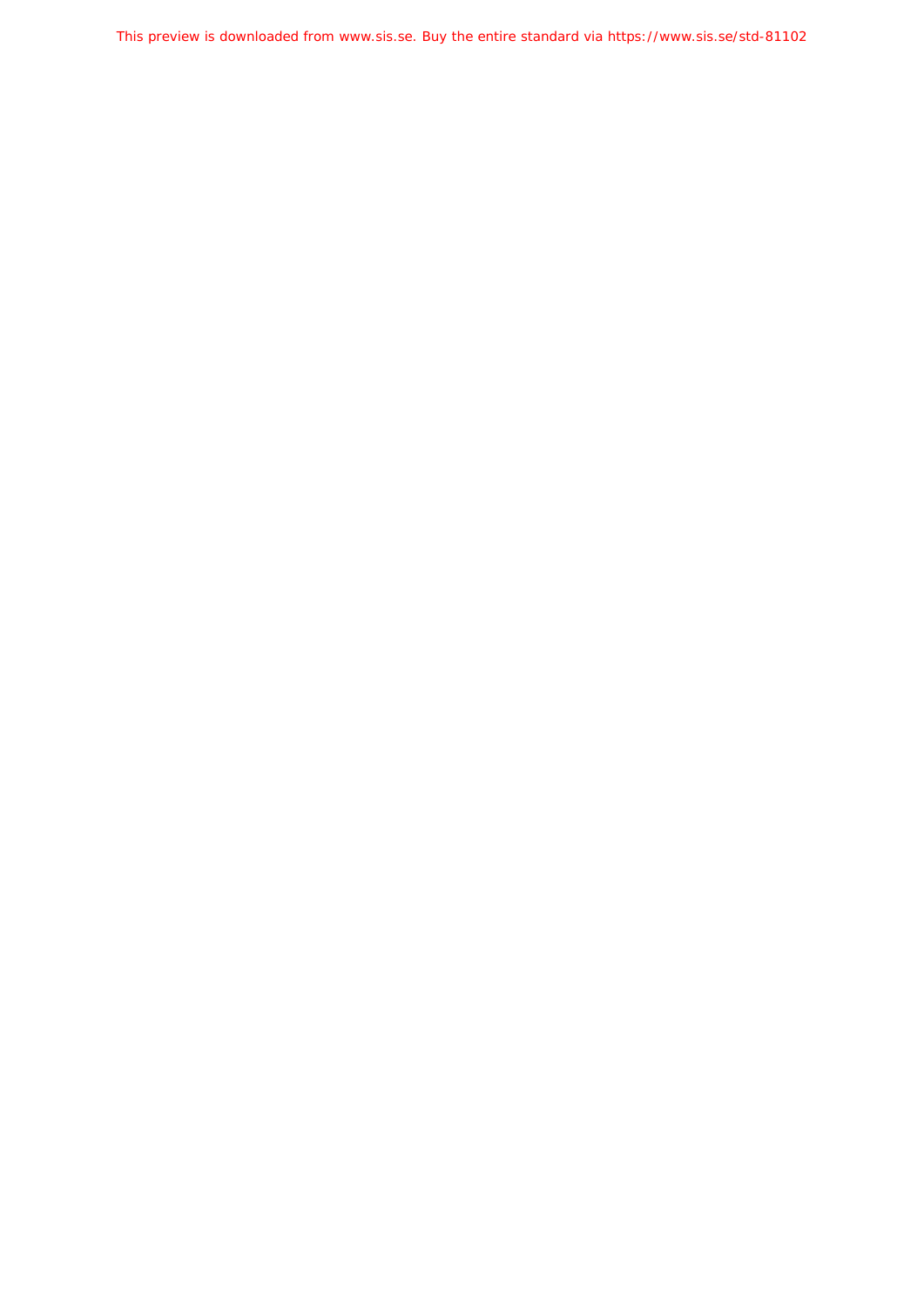## **Foreword**

ISO (the International Organization for Standardization) is a worldwide federation of national standards bodies (ISO member bodies). The work of preparing International Standards is normally carried out through ISO technical committees. Each member body interested in a subject for which a technical committee has been established has the right to be represented on that committee. International organizations, governmental and non-governmental, in liaison with ISO, also take part in the work. ISO collaborates closely with the International Electrotechnical Commission (IEC) on all matters of electrotechnical standardization.

International Standards are drafted in accordance with the rules given in the ISO/IEC Directives, Part 2.

The main task of technical committees is to prepare International Standards. Draft International Standards adopted by the technical committees are circulated to the member bodies for voting. Publication as an International Standard requires approval by at least 75 % of the member bodies casting a vote.

Attention is drawn to the possibility that some of the elements of this document may be the subject of patent rights. ISO shall not be held responsible for identifying any or all such patent rights.

ISO 6489-5 was prepared by Technical Committee ISO/TC 23, *Tractors and machinery for agriculture and forestry*, Subcommittee SC 4, *Tractors*.

ISO 6489 consists of the following parts, under the general title *Agricultural vehicles — Mechanical connections between towed and towing vehicles*:

- ⎯ *Part 1: Dimensions of hitch-hooks*
- ⎯ *Part 2: Specifications for clevis coupling 40*
- ⎯ *Part 3: Tractor drawbar*
- ⎯ *Part 4: Dimensions of piton-type coupling*
- ⎯ *Part 5: Specifications for non-swivel clevis couplings*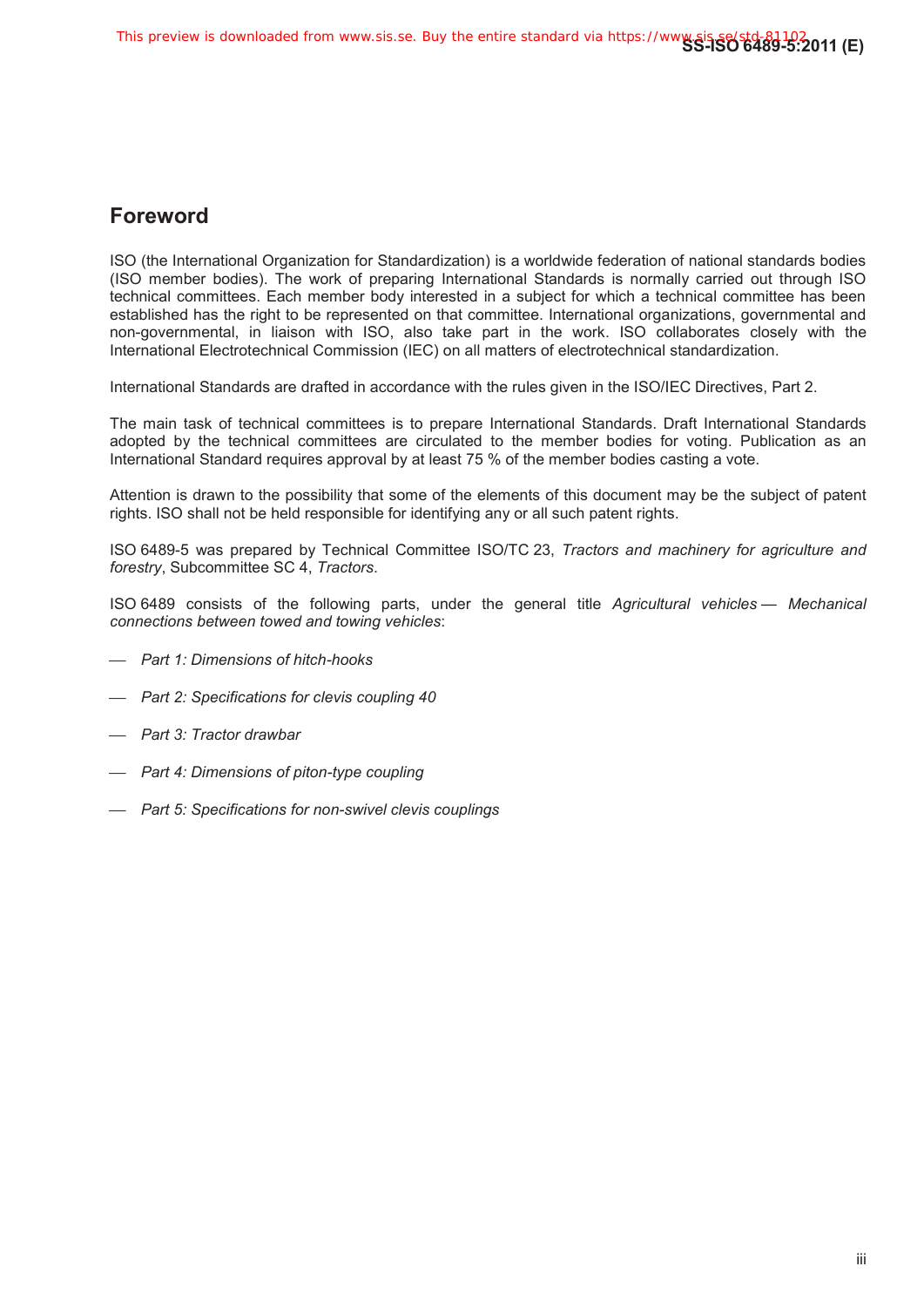**SS-ISO** *This preview is downloaded from www.sis.se. Buy the entire standard via https://www.sis.se/std-81102***<br>
SS-ISO 6489-5:2011 (E)**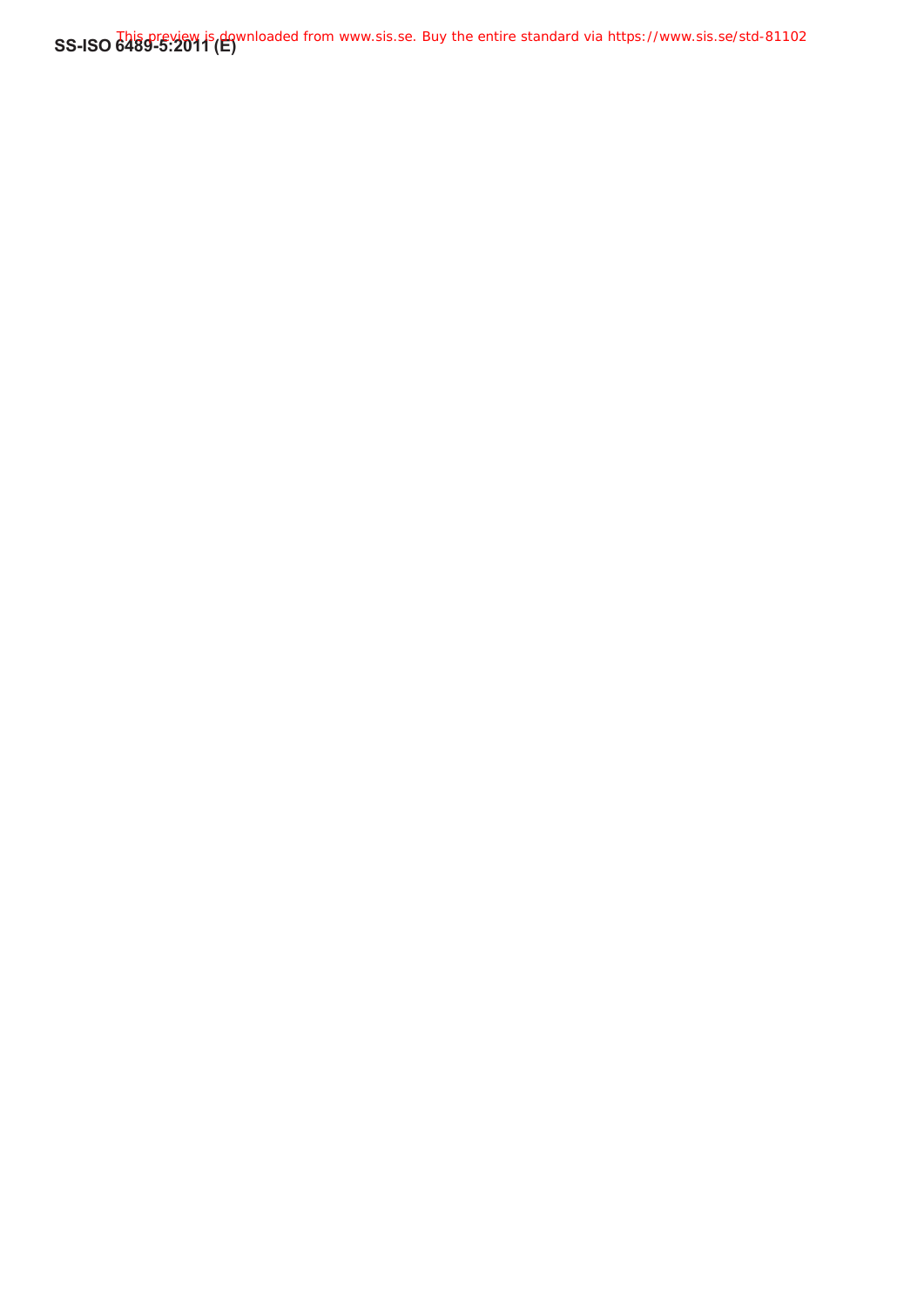## **Agricultural vehicles — Mechanical connections between towed and towing vehicles —**

## Part 5: **Specifications for non-swivel clevis couplings**

## **1 Scope**

This part of ISO 6489 specifies the requirements for non-swivel clevis couplings used for the attachment of agricultural trailers and implements equipped with a swivel hitch ring as specified in ISO 5692-3 to the rear of self-propelled agricultural vehicles.

## **2 Normative references**

The following referenced documents are indispensable for the application of this document. For dated references, only the edition cited applies. For undated references, the latest edition of the referenced document (including any amendments) applies.

ISO 286-1:1988, *ISO system of limits and fits — Part 1: Bases of tolerances, deviations and fits*

ISO 2768-1:1989, *General tolerances — Part 1: Tolerances for linear and angular dimensions without individual tolerance indications*

ISO 5692-3:2011, *Agricultural vehicles — Mechanical connections on towed vehicles — Part 3: Swivel hitch rings* 

## **3 Terms and definitions**

For the purposes of this document, the following terms and definitions apply.

## **3.1**

## **non-swivel clevis coupling**

hitching device, not rotating around the horizontal longitudinal axis (roll), for the mechanical connection of trailers and implements

## **3.2**

### **coupling reference centre**

point along the pin centreline crossing the horizontal symmetry centreline of the drawbar housing

## **3.3**

### **D value**

*D*

mathematically established representative force for the horizontal component of the force acting on the coupling in the longitudinal axis of the machine

NOTE It is expressed in kilonewtons (kN).